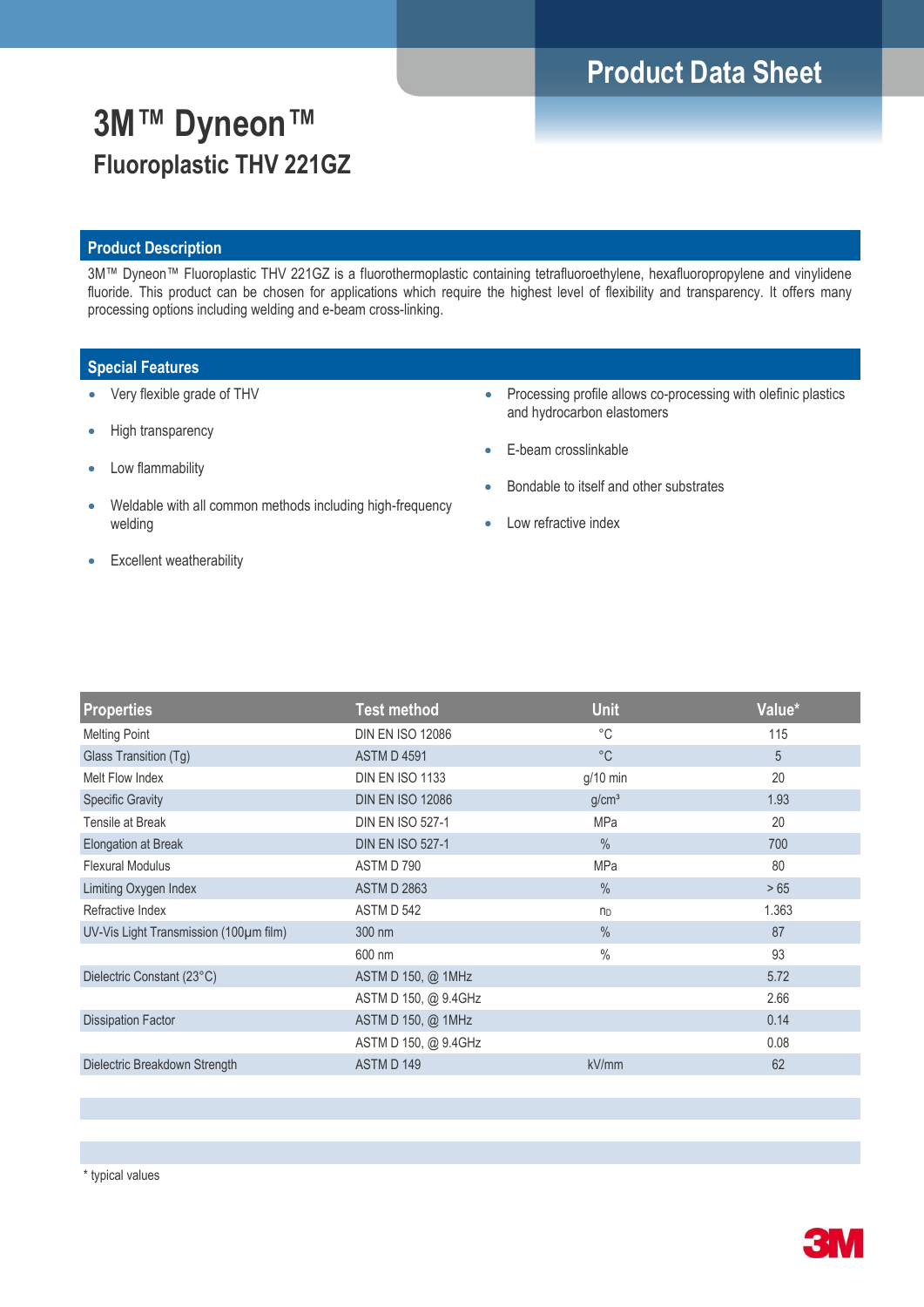## **Product Data Sheet**

## **3M™ Dyneon™ Fluoroplastic THV 221GZ**

#### **Typical Properties**

3M™ Dyneon™ Fluoroplastic THV 221GZ provides a balance of low temperature processing, low flammability, thermal stability, and melt processability. This product exhibits excellent weatherability and good anti-soiling properties.

#### **Typical Applications**

3M™ Dyneon™ Fluoroplastic THV 221GZ can be used for extruded films, tubes, profiles, and wire coatings. It is useful for applications that require the highest level of flexibility, transparency, low temperature fusion or bonding capability.

### **Processing Recommendations**

The processing recommendations depend on a variety of factors and it is best advised to contact a technical service person before embarking on extrusion trials. However, one can use the following as a starting point for the extrusion of THV 221GZ. Cooling on the feed throat of the extruder to maintain a temperature of 20 – 40 °C, Zone 1 80 °C, Zone 2 140 °C, Zone 3 180 °C, the die and other tooling around 200 °C. Typical processing temperatures for injection moulding vary around 200 – 230 °C for the nozzle temperature and 50 °C-100 °C for the mould. A screen pack of 1000 µm / 500 µm / 200 µm is recommended. Corrosion resistant equipment and an air exhausting system are recommended for safe processing.

### **Storage and Handling**

3M™ Dyneon™ Fluoroplastic THV 221GZ has an unlimited shelf life provided it is stored in a clean, dry place. THV 221GZ is hydrophobic, and generally does not require drying before processing unless high humidity conditions create surface moisture adsorption.

#### **Safety Instructions**

Follow the normal precautions observed with all fluorothermoplastic materials.

Please consult the Material Safety Data Sheet and Product Label for information regarding the safe handling of the material. By following all precautions and safety measures, processing these products poses no known health risks. General handling/processing precautions include: 1) Process only in well-ventilated areas. 2) Do not smoke in areas contaminated with powder/residue from these products. 3) Avoid eye contact. 4) If skin comes into contact with these products during handling, wash with soap and water afterwards. 5) Avoid contact with hot fluoropolymer.

Potential hazards, including release of toxic vapours, can arise if processing occurs under excessively high temperature conditions. Vapour extractor units should be installed above processing equipment. When cleaning processing equipment, do not burn off any of this product with a naked flame or in a furnace

### **Delivery Form**

3MTM Dyneon™ Fluoroplastic THV 221GZ is delivered in pellet form.

Packaging sizes are:

- 25 kg cardboard box
- 50 kg cardboard box, containing two PE-bags each with 25 kg content
- 500 kg big bag